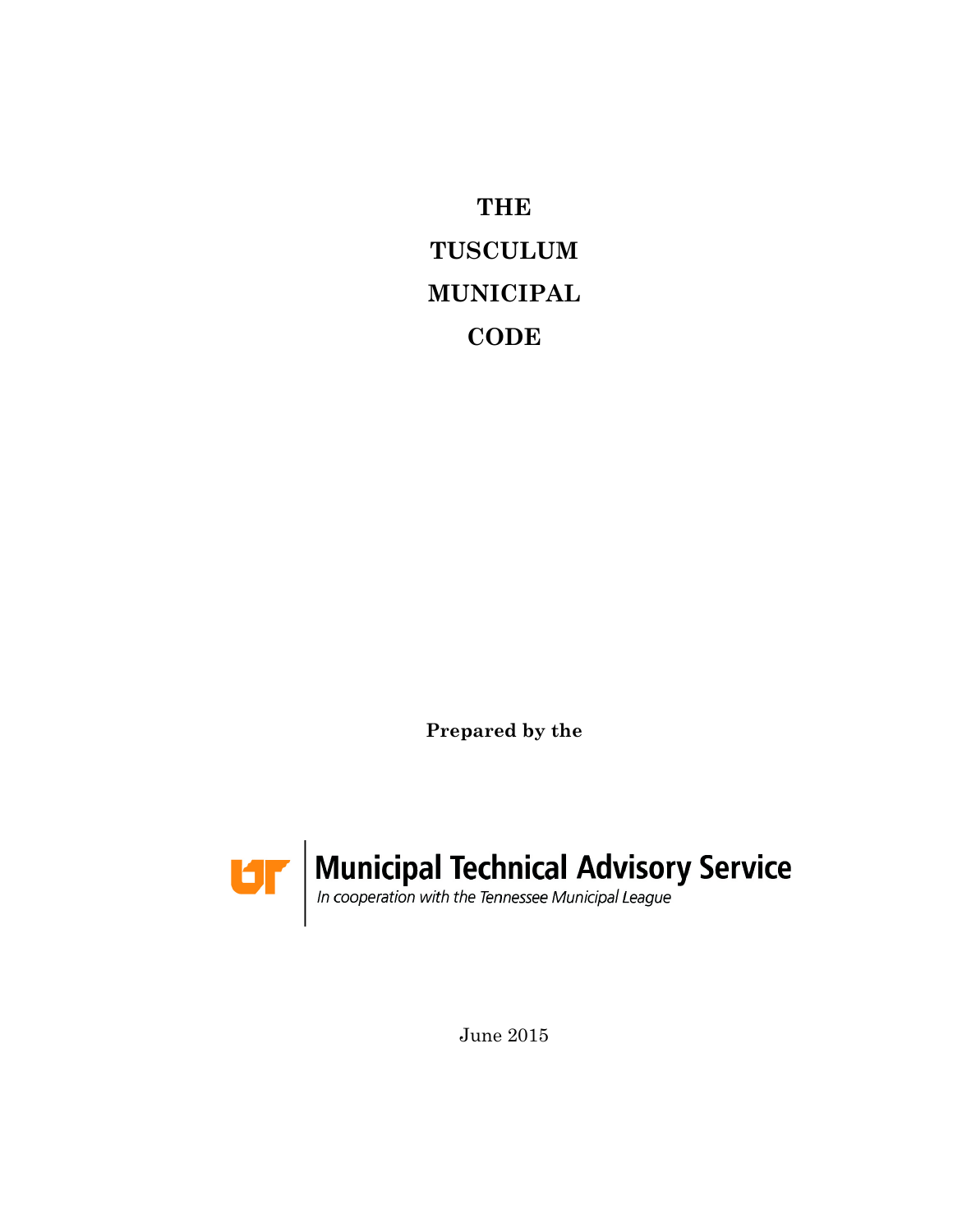*Change 2 July 27, 2020*

### **CITY OF TUSCULUM, TENNESSEE**

## **MAYOR**

Alan Corley

## **VICE MAYOR**

Barbara Britton

### **COMMISSIONER**

Mike Burns

## **CITY RECORDER**

John Lamb

### **CITY ATTORNEY**

Alex R. Chesnut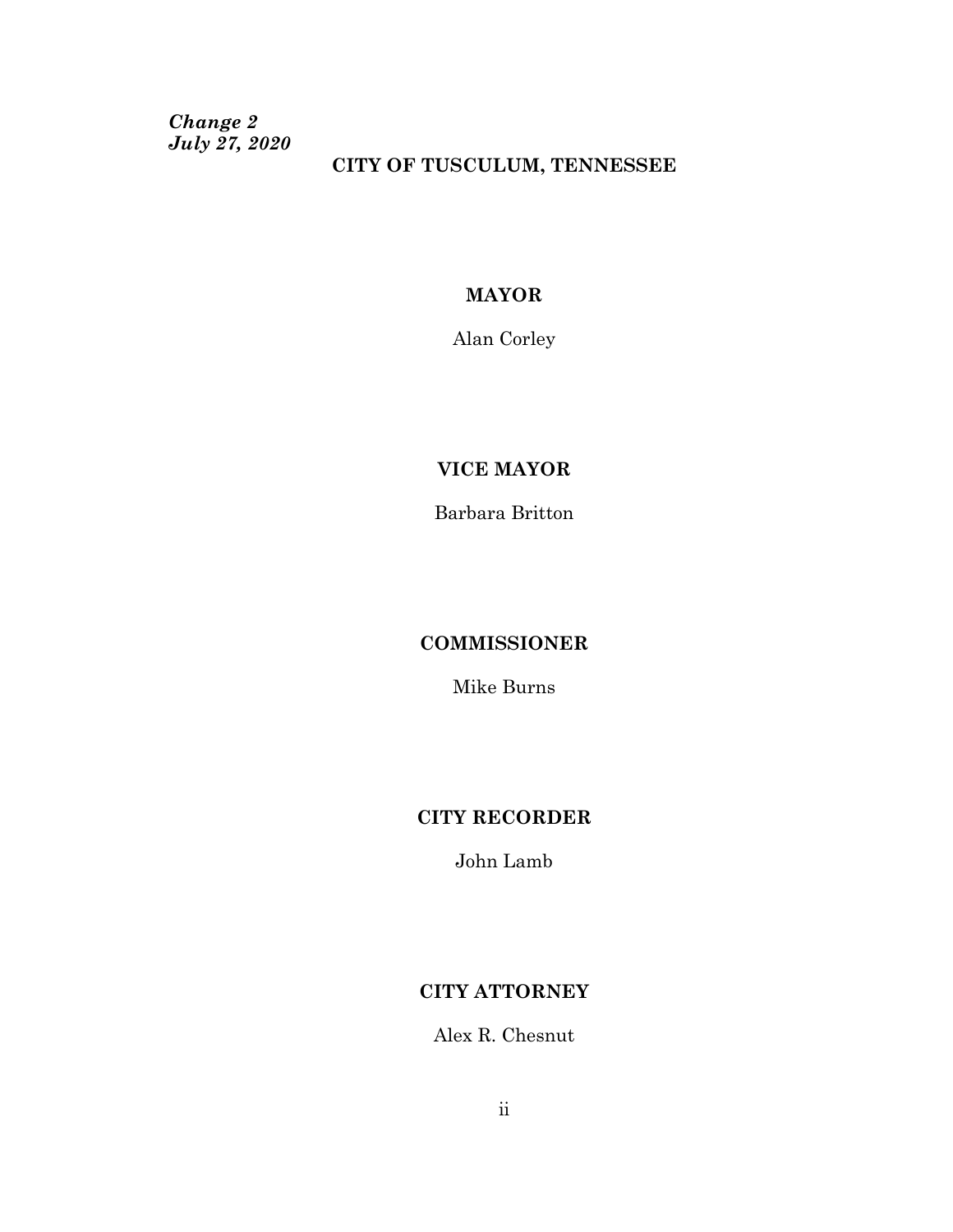#### **Preface**

The Tusculum Municipal Code contains the codification and revision of the ordinances of the City of Tusculum, Tennessee. By referring to the historical citation appearing at the end of each section, the user can determine the origin of each particular section. The absence of a historical citation means that the section was added by the codifier. The word "modified" in the historical citation indicates significant modification of the original ordinance.

The code is arranged into titles, chapters, and sections. Related matter is kept together, so far as possible, within the same title. Each section number is complete within itself, containing the title number, the chapter number, and the section of the chapter of which it is a part. Specifically, the first digit, followed by a hyphen, identifies the title number. The second digit identifies the chapter number, and the last two digits identify the section number. For example, title 2, chapter 1, section 6, is designated as section 2-106.

By utilizing the table of contents and the analysis preceding each title and chapter of the code, together with the cross references and explanations included as footnotes, the user should locate all the provisions in the code relating to any question that might arise. However, the user should note that most of the administrative ordinances (e.g. Annual Budget, Zoning Map Amendments, Tax Assessments, etc...) do not appear in the code. Likewise, ordinances that have been passed since the last update of the code do not appear here. Therefore, the user should refer to the city's ordinance book or the city recorder for a comprehensive and up to date review of the city's ordinances.

Following this preface is an outline of the ordinance adoption procedures, if any, prescribed by the city's charter.

The code has been arranged and prepared in loose-leaf form to facilitate keeping it up to date. MTAS will provide updating service under the following conditions:

(1) That all ordinances relating to subjects treated in the code or which should be added to the code are adopted as amending, adding, or deleting specific chapters or sections of the code (see section 7 of the adopting ordinance).

(2) That one copy of every ordinance adopted by the city is kept in a separate ordinance book and forwarded to MTAS annually.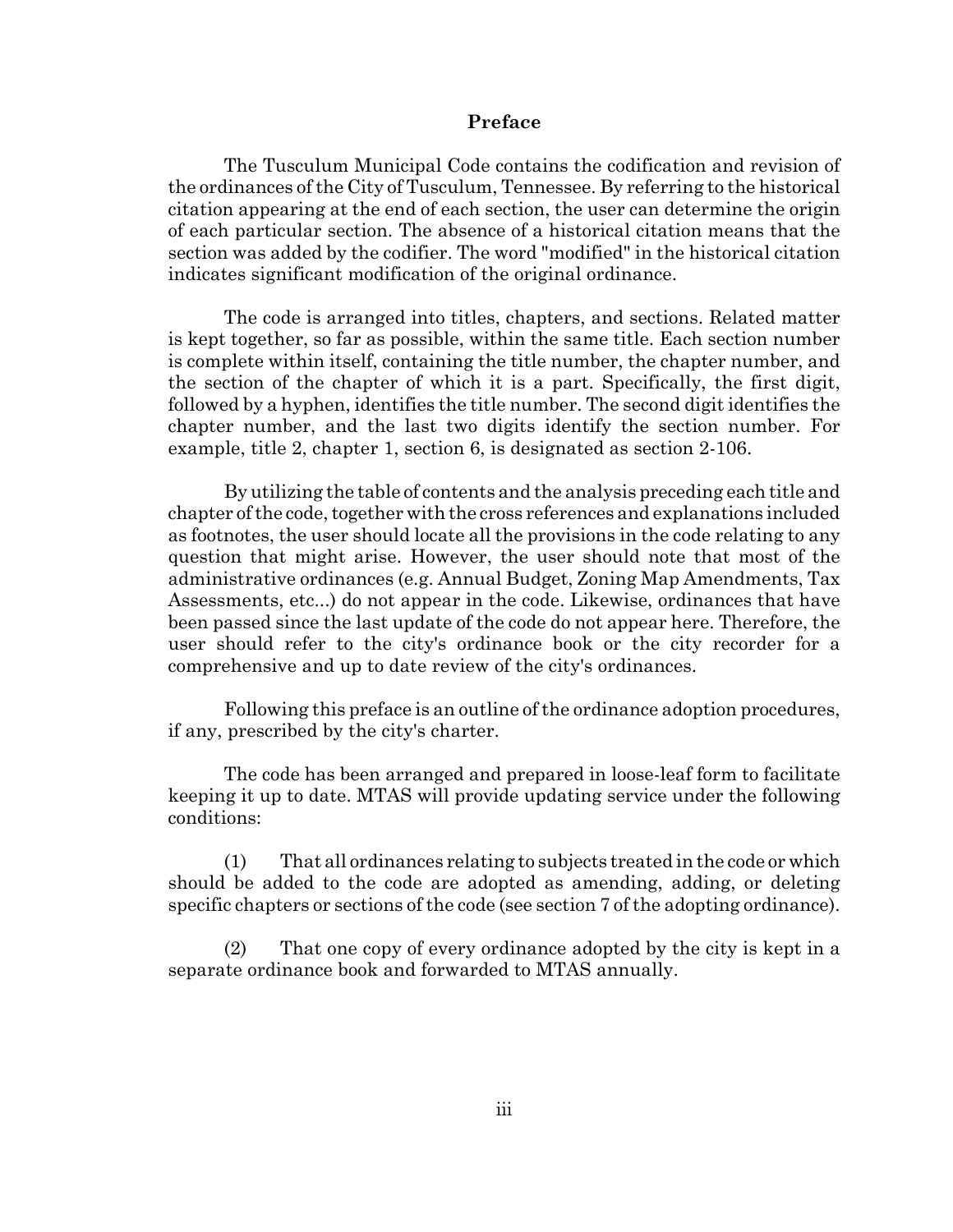(3) That the city agrees to pay the annual update fee as provided in the MTAS codification service charges policy in effect at the time of the update.

When the foregoing conditions are met MTAS will reproduce replacement pages for the code to reflect the amendments and additions made by such ordinances. This service will be performed at least annually and more often if justified by the volume of amendments. Replacement pages will be supplied with detailed instructions for utilizing them so as again to make the code complete and up to date.

The able assistance of the codes team: Kelley Myers, Linda Winstead, Nancy Gibson and Sandy Selvage, is gratefully acknowledged.

Codification Consultant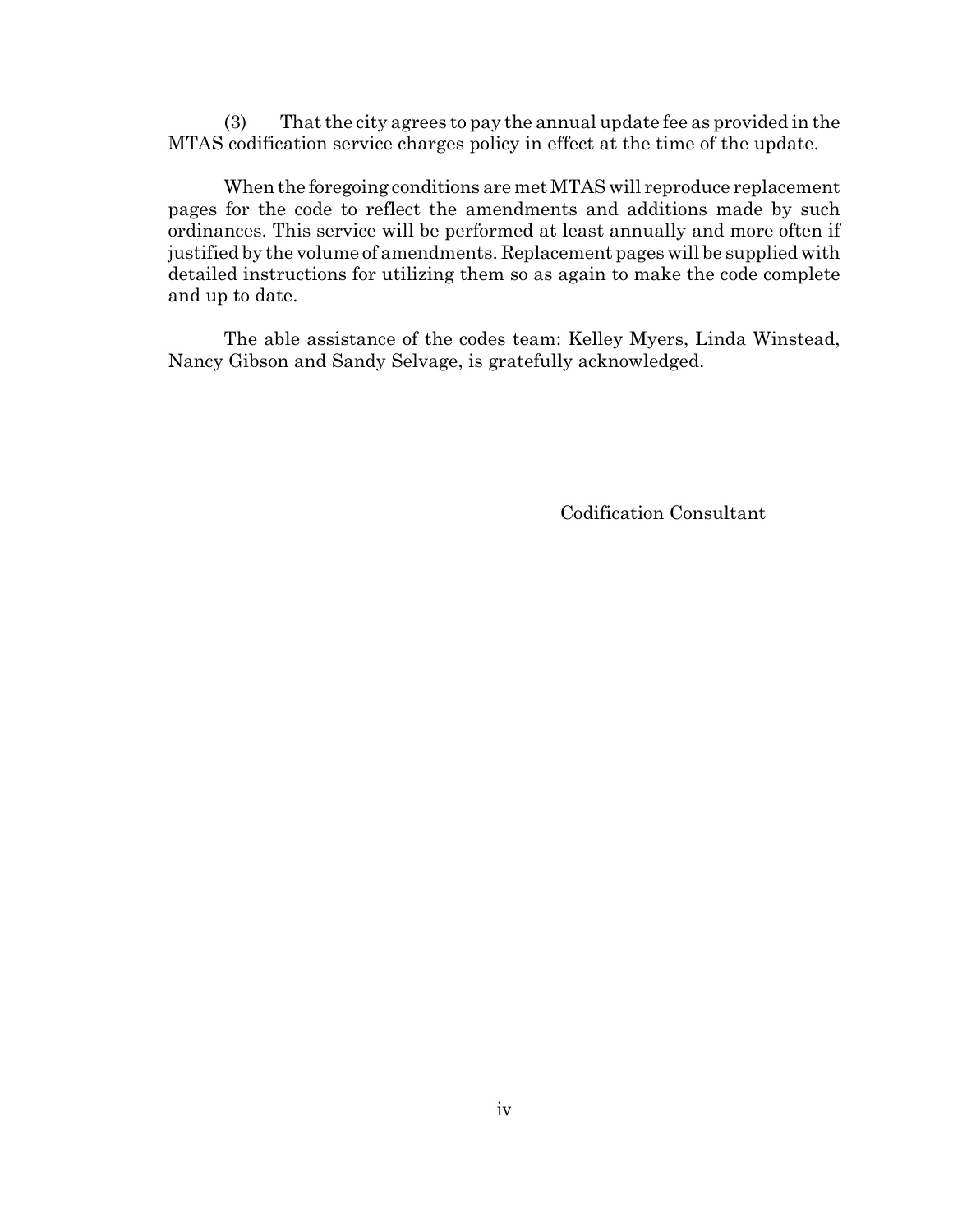#### **ORDINANCE ADOPTION PROCEDURES PRESCRIBED BY THE CITY CHARTER**

- 1. General power to enact ordinances: (6-19-101)
- 2. All ordinances shall begin, "Be it ordained by the City of Tusculum as follows:" (6-20-214)
- 3. Ordinance procedure

(a) Every ordinance shall be read two (2) different days in open session before its adoption, and not less than one (1) week shall elapse between first and second readings, and any ordinance not so read shall be null and void. Any city incorporated under chapters 18-23 of this title may establish by ordinance a procedure to read only the caption of an ordinance, instead of the entire ordinance, on both readings. Copies of such ordinances shall be available during regular business hours at the office of the city recorder and during sessions in which the ordinance has its second reading.

(b) An ordinance shall not take effect until fifteen (15) days after the first passage thereof, except in case of an emergency ordinance. An emergency ordinance may become effective upon the day of its final passage, provided it shall contain the statement that an emergency exists and shall specify with distinctness the facts and reasons constituting such an emergency.

(c) The unanimous vote of all members of the board present shall be required to pass an emergency ordinance.

(d) No ordinance making a grant, renewal, or extension of a franchise or other special privilege, or regulating the rate to be charged for its service by any public utility shall ever be passed as an emergency ordinance. No ordinance shall be amended except by a new ordinance. (6-20-215)

4. Each ordinance of a penal nature, or the caption of each ordinance of a penal nature, shall be published after its final passage in a newspaper of general circulation in the city.

No such ordinance shall take effect until the ordinance, or its caption, is published except as otherwise provided in chapter 54 part 5 of this title. (6-20-218)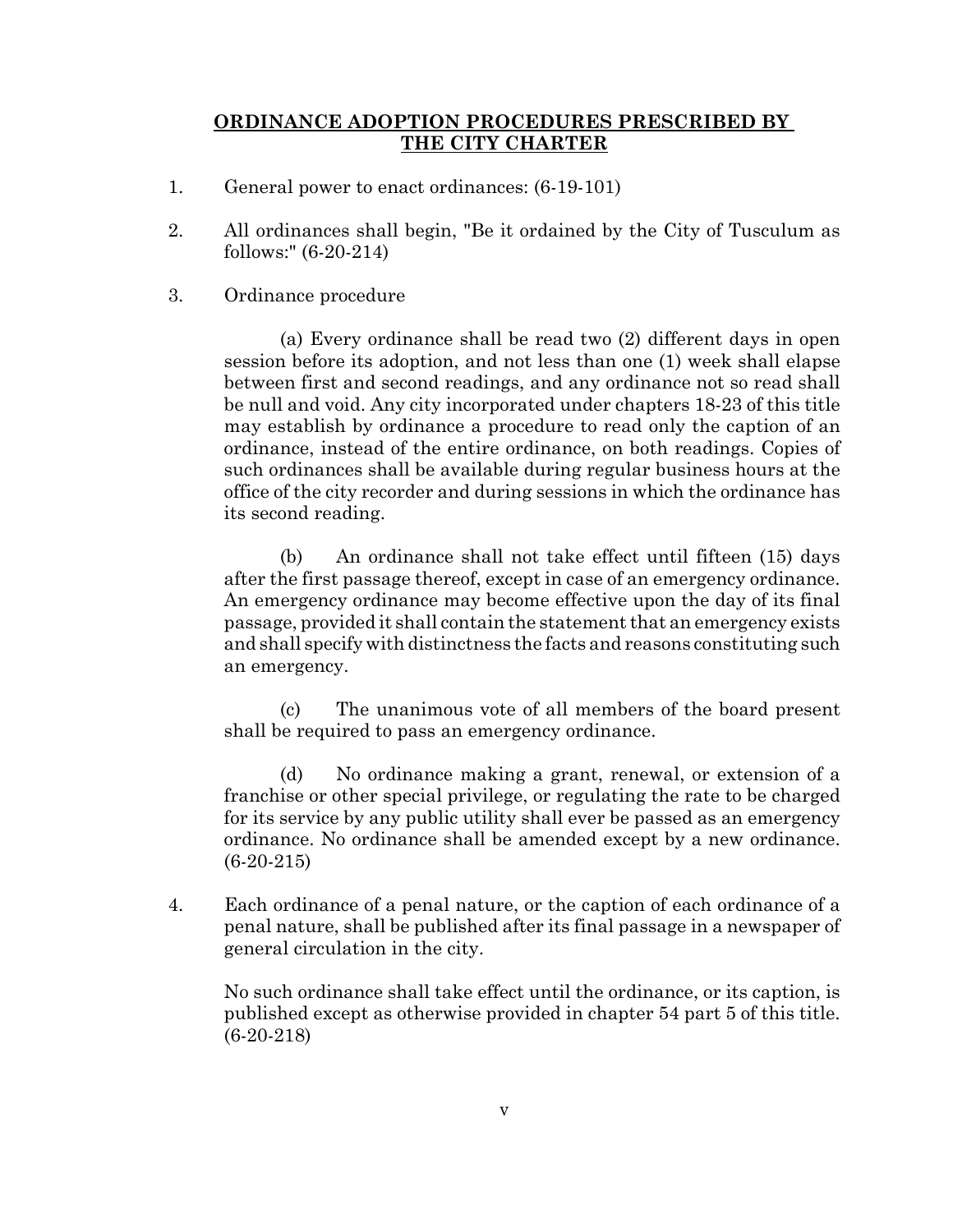*Change 2 July 27, 2020*

# **TABLE OF CONTENTS**

### **PAGE**

# **INTRODUCTION**

| <b>OFFICIALS OF THE CITY AT TIME OF CODIFICATION  ii</b>                                                                                                                                                                                        |
|-------------------------------------------------------------------------------------------------------------------------------------------------------------------------------------------------------------------------------------------------|
|                                                                                                                                                                                                                                                 |
| ORDINANCE ADOPTION PROCEDURES PRESCRIBED BY                                                                                                                                                                                                     |
| <b>CHARTER</b>                                                                                                                                                                                                                                  |
|                                                                                                                                                                                                                                                 |
|                                                                                                                                                                                                                                                 |
| <b>CODE OF ORDINANCES</b>                                                                                                                                                                                                                       |
|                                                                                                                                                                                                                                                 |
| TITLE 1. GENERAL ADMINISTRATION  1-1                                                                                                                                                                                                            |
| <b>CHAPTER</b><br>BOARD OF COMMISSIONERS  1-2<br>1.<br>2.<br>RECORDER $\ldots \ldots \ldots \ldots \ldots \ldots \ldots \ldots \ldots 1-4$<br>ETHICS POLICY $\ldots \ldots \ldots \ldots \ldots \ldots \ldots \ldots \ldots 1-6$<br>$4_{\cdot}$ |
| TITLE 2. BOARDS AND COMMISSIONS, ETC.  2-1                                                                                                                                                                                                      |
| RESERVED FOR FUTURE USE                                                                                                                                                                                                                         |
|                                                                                                                                                                                                                                                 |
| <b>CHAPTER</b><br>CITY JUDGE $\ldots \ldots \ldots \ldots \ldots \ldots \ldots \ldots \ldots \ldots \ldots 3-1$<br>$1 \quad \Box$<br>COURT ADMINISTRATION $\ldots \ldots \ldots \ldots \ldots \ldots \ldots$ 3-2<br>2 <sub>1</sub>              |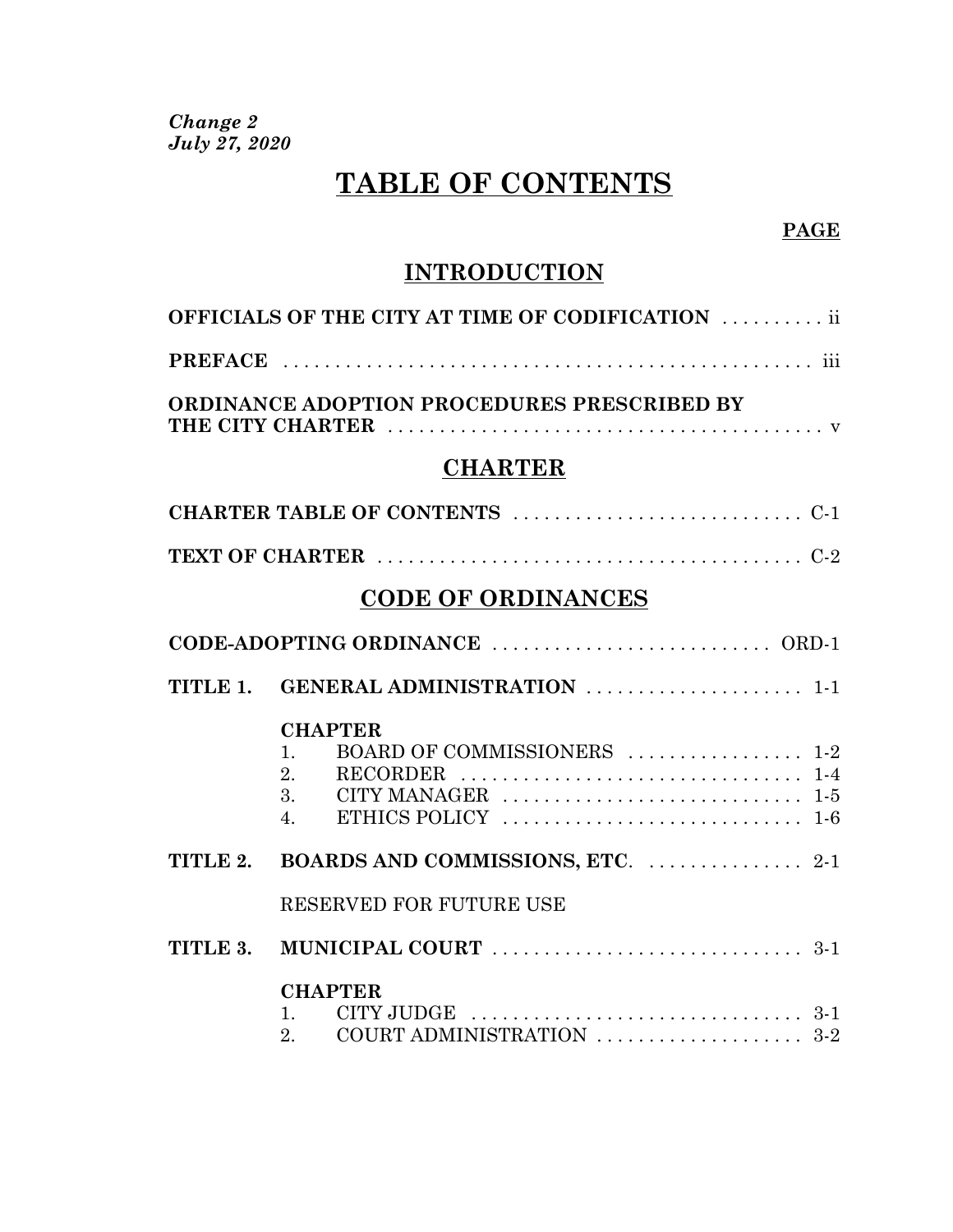## **PAGE**

|          | WARRANTS, SUMMONSES AND SUBPOENAS  3-4<br>3.<br>BONDS AND APPEALS $\dots\dots\dots\dots\dots\dots\dots 3-5$<br>4. |  |
|----------|-------------------------------------------------------------------------------------------------------------------|--|
| TITLE 4. | MUNICIPAL PERSONNEL  4-1                                                                                          |  |
|          | <b>CHAPTER</b>                                                                                                    |  |
|          | MISCELLANEOUS REGULATIONS --<br>$\mathbf{1}$ .                                                                    |  |
|          | CITY PERSONNEL  4-1                                                                                               |  |
|          | TRAVEL REIMBURSEMENT  4-3<br>2.<br>OCCUPATIONAL SAFETY AND HEALTH<br>3.                                           |  |
|          |                                                                                                                   |  |
| TITLE 5. | MUNICIPAL FINANCE AND TAXATION  5-1                                                                               |  |
|          | <b>CHAPTER</b>                                                                                                    |  |
|          | 1 <sub>1</sub>                                                                                                    |  |
|          | 2.                                                                                                                |  |
|          | PURCHASING $\dots\dots\dots\dots\dots\dots\dots\dots\dots\dots\dots$ 5-3<br>3.                                    |  |
| TITLE 6. |                                                                                                                   |  |
|          | <b>CHAPTER</b>                                                                                                    |  |
|          | POLICE AND ARREST $\ldots \ldots \ldots \ldots \ldots \ldots \ldots 6-1$<br>$\mathbf{1}$ .                        |  |
|          | POLICE DEPARTMENT AUXILIARY FORCE  6-3<br>2.                                                                      |  |
| TITLE 7. |                                                                                                                   |  |
|          | <b>CHAPTER</b>                                                                                                    |  |
|          | $\mathbf{1}$ .                                                                                                    |  |
|          | 2.<br>FIRE CODE $\ldots \ldots \ldots \ldots \ldots \ldots \ldots \ldots \ldots \ldots$ 7-2                       |  |
|          | VOLUNTEER FIRE DEPARTMENT  7-4<br>3.<br>4.                                                                        |  |
|          | 5.                                                                                                                |  |
|          |                                                                                                                   |  |
| TITLE 8. |                                                                                                                   |  |
|          | <b>CHAPTER</b>                                                                                                    |  |
|          | INTOXICATING LIQUORS $\ldots \ldots \ldots \ldots \ldots \ldots$ 8-1<br>1.                                        |  |
|          | 2.<br>3.                                                                                                          |  |
|          | WINE IN RETAIL FOOD STORES  8-14<br>4.                                                                            |  |
|          |                                                                                                                   |  |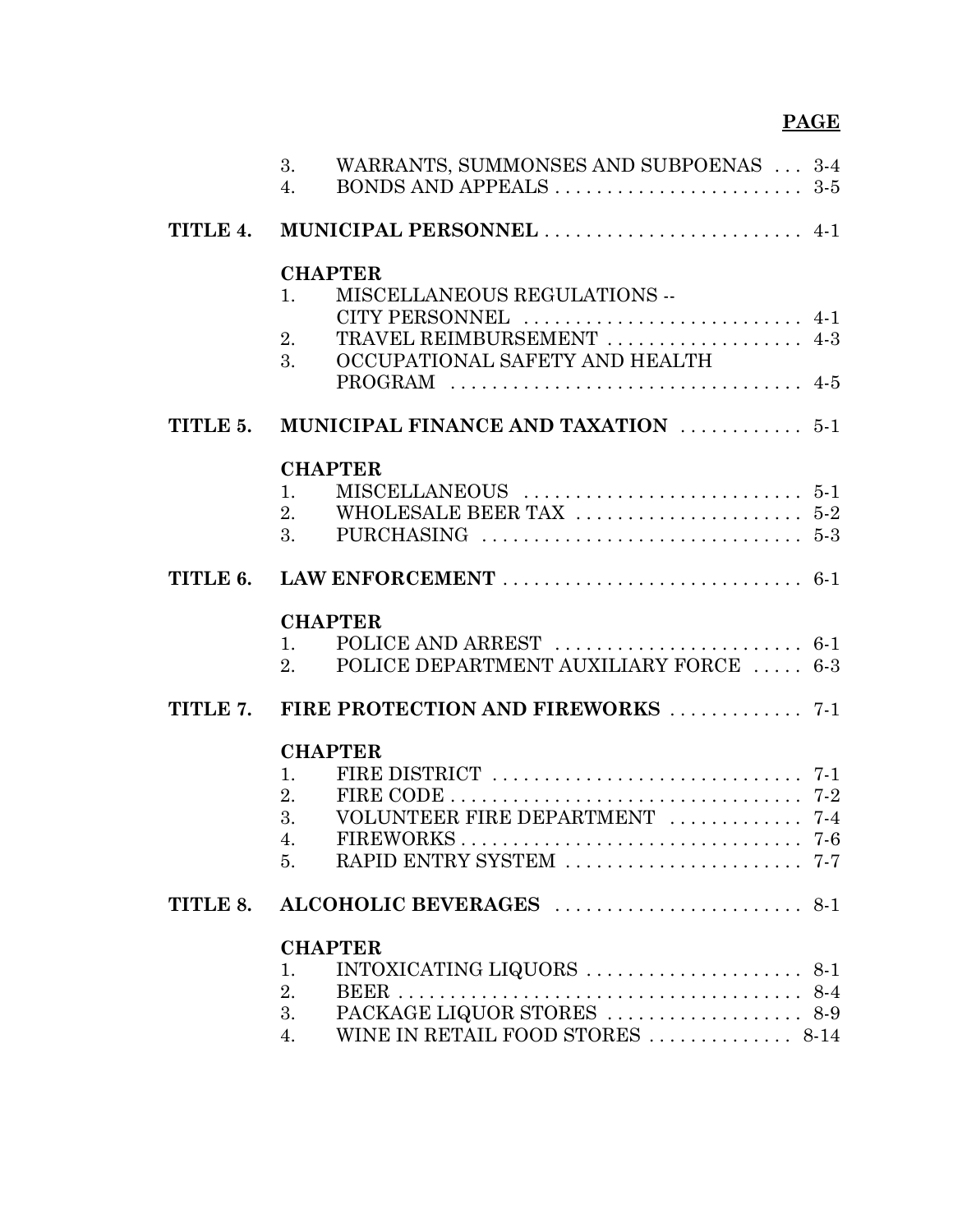| TITLE 9. | BUSINESS, PEDDLERS, SOLICITORS, ETC.  9-1                                                                 |
|----------|-----------------------------------------------------------------------------------------------------------|
|          | <b>CHAPTER</b><br>1.<br>2.<br>3.<br>4.<br>5.                                                              |
|          |                                                                                                           |
|          | <b>CHAPTER</b>                                                                                            |
|          | IN GENERAL $\ldots \ldots \ldots \ldots \ldots \ldots \ldots \ldots \ldots \ldots 10-1$<br>$\mathbf{1}$ . |
|          | 2.                                                                                                        |
|          |                                                                                                           |
|          | <b>CHAPTER</b>                                                                                            |
|          | $\mathbf{1}$ .                                                                                            |
|          | 2.                                                                                                        |
|          | OFFENSES AGAINST THE PEACE AND<br>3.                                                                      |
|          |                                                                                                           |
|          | FIREARMS, WEAPONS AND MISSILES  11-6<br>$\overline{4}$ .                                                  |
|          | TRESPASSING, AND INTERFERENCE WITH<br>5.                                                                  |
|          | 6.                                                                                                        |
|          |                                                                                                           |
|          | TITLE 12. BUILDING, UTILITY, ETC. CODES  12-1                                                             |
|          | <b>CHAPTER</b>                                                                                            |
|          | BUILDING CODE $\ldots \ldots \ldots \ldots \ldots \ldots \ldots \ldots 12-1$<br>$\mathbf{1}$ .            |
|          | 2.                                                                                                        |
|          | 3.                                                                                                        |
|          | FUEL GAS CODE $\dots\dots\dots\dots\dots\dots\dots\dots\dots\dots 12-7$<br>4.                             |
|          | 5.                                                                                                        |
|          | ENERGY CONSERVATION CODE  12-14<br>6.                                                                     |
|          | 7.                                                                                                        |
|          | PROPERTY MAINTENANCE CODE. 12-18<br>8.                                                                    |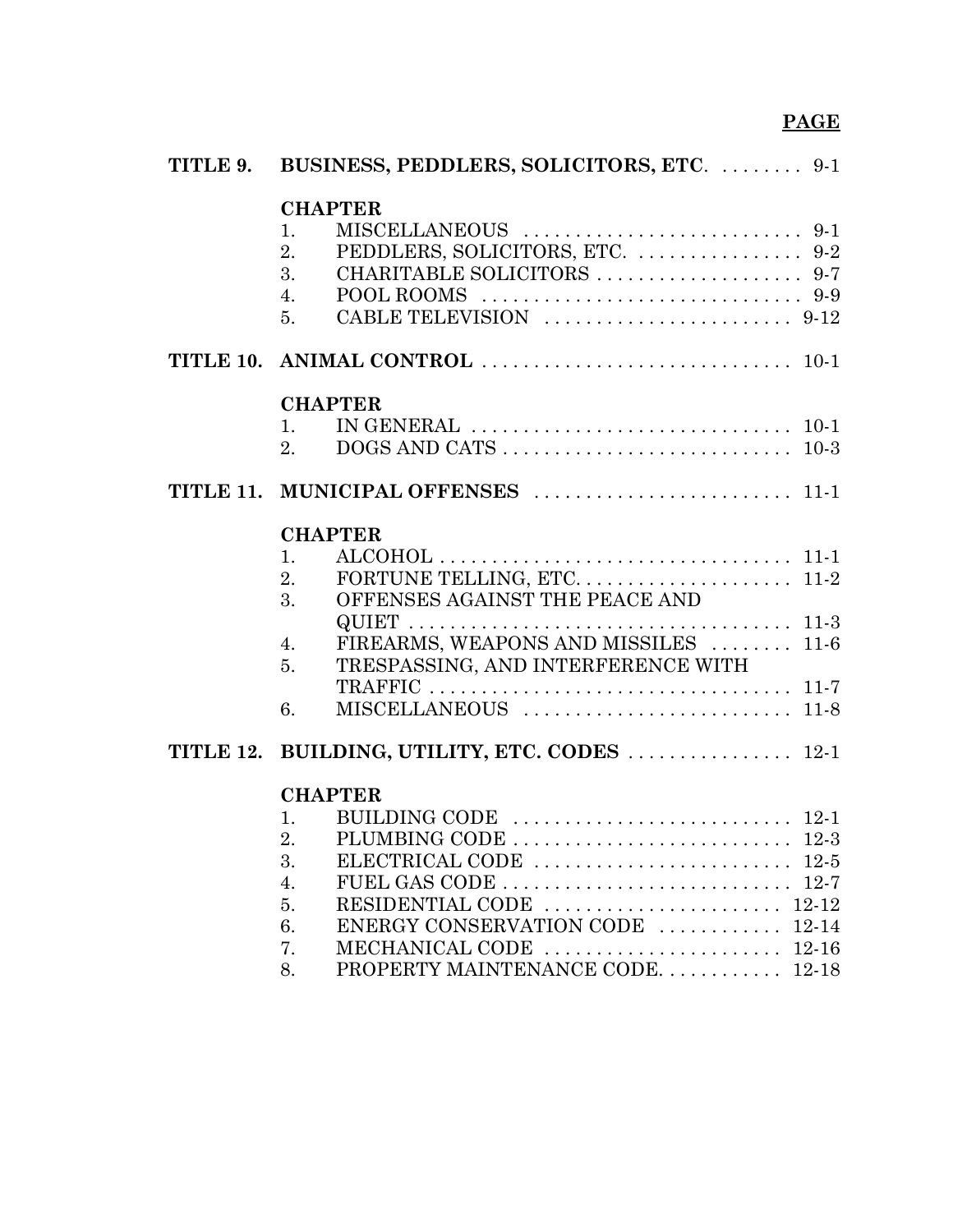# **PAGE**

| <b>TITLE 13. PROPERTY MAINTENANCE REGULATIONS</b> 13-1                                                           |
|------------------------------------------------------------------------------------------------------------------|
| <b>CHAPTER</b><br>1.<br>JUNK CONTROL $\ldots \ldots \ldots \ldots \ldots \ldots \ldots \ldots \ldots$ 13-6<br>2. |
| TITLE 14. ZONING AND LAND USE CONTROL  14-1                                                                      |
| <b>CHAPTER</b>                                                                                                   |
| MUNICIPAL PLANNING COMMISSION  14-1<br>1.                                                                        |
| 2.                                                                                                               |
| MOBILE HOMES AND MOBILE<br>3.                                                                                    |
|                                                                                                                  |
| <b>EROSION AND SEDIMENTATION CONTROL</b> 14-5<br>4.                                                              |
|                                                                                                                  |
| TITLE 15. MOTOR VEHICLES, TRAFFIC AND                                                                            |
|                                                                                                                  |
| <b>CHAPTER</b>                                                                                                   |
| 1.                                                                                                               |
| EMERGENCY VEHICLES 15-9<br>2.                                                                                    |
| 3.<br>SPEED LIMITS $\dots\dots\dots\dots\dots\dots\dots\dots\dots\dots$ 15-11                                    |
| TURNING MOVEMENTS  15-12<br>4.                                                                                   |
| STOPPING AND YIELDING $\ldots \ldots \ldots \ldots \ldots \ldots 15-13$<br>5.                                    |
| 6.                                                                                                               |
| 7.                                                                                                               |
| TITLE 16. STREETS AND SIDEWALKS, ETC.  16-1                                                                      |
| <b>CHAPTER</b>                                                                                                   |
|                                                                                                                  |
| 1. MISCELLANEOUS  16-1<br>2. EXCAVATIONS AND CUTS  16-4<br>2.                                                    |
| TITLE 17. REFUSE AND TRASH DISPOSAL  17-1                                                                        |
| <b>CHAPTER</b>                                                                                                   |
| 1.                                                                                                               |